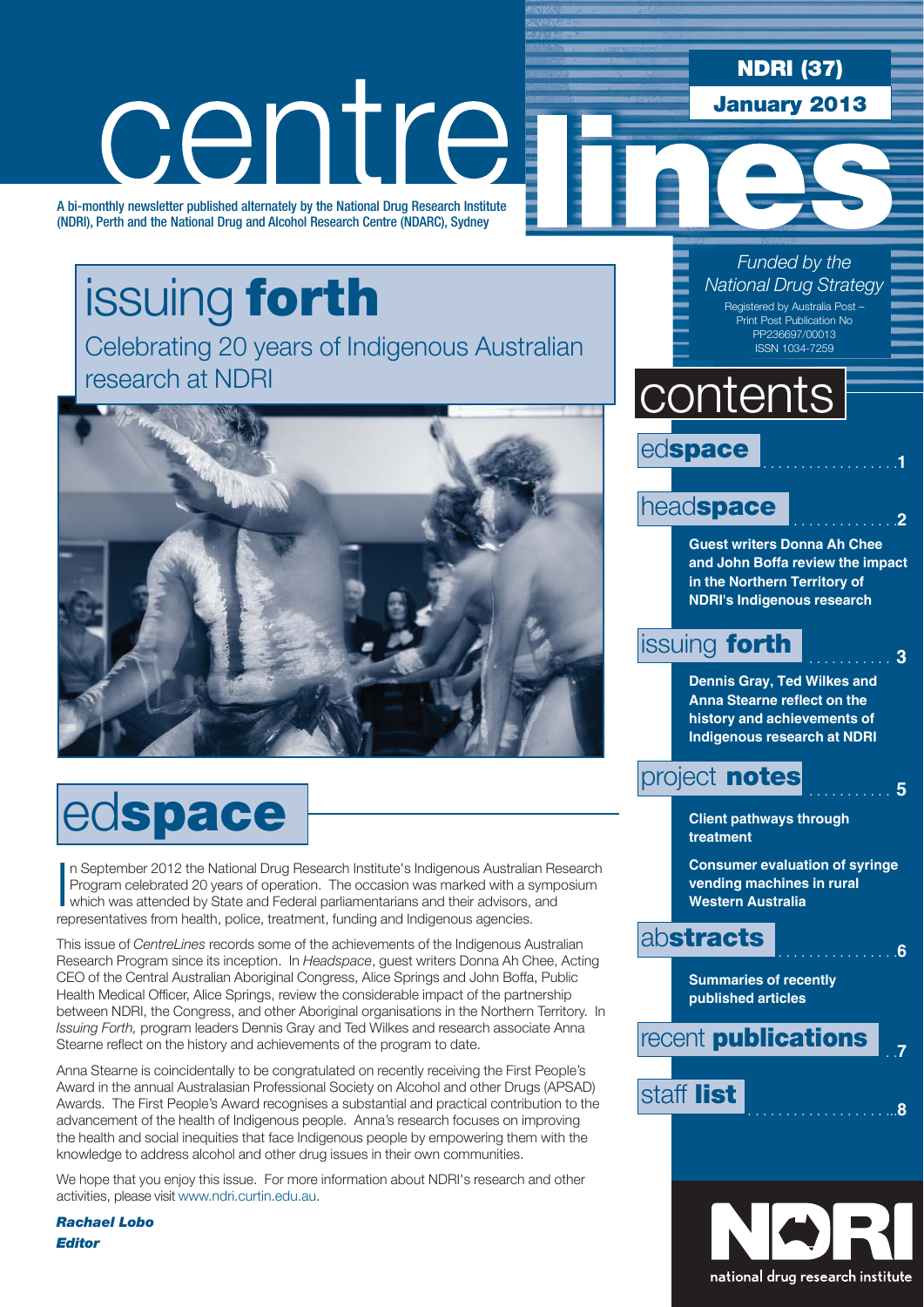### centre lines

# head**space**

### Damming the "Rivers of Grog": a partnership between NDRI and Aboriginal community controlled health services in the Northern Territory

ver the more than twenty years since its inception there has been a growing partnership between the National Drug Research Institute (NDRI), the Central Australian Aboriginal Congress (Congress), and Aboriginal health services and other Aboriginal organisations in the Nothern Territory (NT). There are many people involved in this partnership, but the strength of the partnership between Ted Wilkes and Dennis Gray is the foundation upon which the partnership between NDRI, as a non Aboriginal research institution, and Aboriginal community controlled health services is based. Ted has played a leading role in Aboriginal Affairs for many years well beyond the area of alcohol and other drugs. Ted and Dennis lead by example in their own partnership and they have been well backed up over the years by Sherry Saggers, Anna Stearne, Tanya Chikritzhs and Steve Allsop.

NDRI has been developing an evidence base in Aboriginal communities since its Indigenous program began. At a time when the term "political economy" was very unpopular in academia – because it was so counter-cultural to the neoliberal paradigm – the 1997 publication, "Supplying and promoting 'grog': the political economy of alcohol in Aboriginal Australia", was very important to community level activism because it legitimised what we all knew – there is big money to be made in alcohol and this is a big part of why it is hard to implement policies that work to reduce consumption. This was music to the ears of those on the ground in the struggle against the vested interests of the alcohol industry.

In 2000, Dennis and Tanya revealed very large variations in alcohol consumption in different parts of the NT. For Alice Springs in particular this enabled us to argue more effectively that we needed a differential response to address the problem and that we should "go first" with innovative supply reduction measures because we had the largest problem.

A huge volume of work has now been done in developing an evidence base for policy and practice that has now made its way into international publications, and not only peer reviewed journal articles. All of this makes it harder for policy makers to ignore the evidence and continue to promote popular

but ineffective policies. There is more opportunity now than ever before to argue for policy changes based on a more widely known and published evidence base and this is vital for community level activism.

NDRI has focused on the development of effective treatment services for Aboriginal people. In 2007, NDRI received funding to implement a research program in six Aboriginal communities looking at applying mainstream evidence and assessing whether such approaches also work for Aboriginal people. As usual, NDRI did things differently in a process that was based on collaboration and support rather than competition. Congress developed, in collaboration with NDRI and other experts, a research proposal for what became known as the "Grog Mob" alcohol treatment program – a 12 month intervention trial.

Following a literature review that was funded as part of developing the proposal, a service delivery model was developed based on three streams of care, with care coordination and case management. An independent evaluation demonstrated the success of this approach for the 127 people who were referred into the service in its first 12 months and this led to the development and funding of the Safe and Sober Support Service (SSSS) which continues to provide alcohol treatment to many Aboriginal people as part of Congress. Again, with the credibility and support of NDRI, Congress was in the right space at the right time and following the success of "Grog Mob" was able to capitalise on the largest amount of funding ever on offer to an Aboriginal health service for alcohol treatment. NDRI has just completed an evaluation of the first two years of the SSSS.

In 2010 another really important report showed that governments across the nation were not investing sufficiently in Aboriginal controlled organisations but were increasingly expecting Aboriginal people to use mainstream treatment services.

NDRI has also played a role in supporting the implementation of evidence into practice in the area of alcohol supply reduction. The evidence for the effectiveness of supply reduction pre-dates NDRI but with the help of NDRI we are now making progress in this key public health area.



*Donna Ah Chee and John Boffa*

The evaluation of the NT's "Living With Alcohol Program" – which ran from 1992 until 2000 and was funded by revenue raised from the Territory's excise on heavy beer and wine – led to national recognition of it as the most successful initiative of this type in the nation. The NDRI evaluation found that 129 lives were saved over the eight years during which the program ran, and almost as many million dollars in costs were avoided. Unfortunately, the High Court ruled that such State and Territory revenue-raising was unconstitutional and therefore unlawful, but NDRI had already demonstrated the effectiveness of price in reducing consumption.

The evaluation of the Tennant Creek alcohol restrictions further added evidence to the importance of price and reduced take-away trading hours in reducing consumption.

The official evaluation of the 2002 trial of restrictions in Alice Springs by Crundall and Moon contained many serious errors and if it was not for the fact that Dennis Gray was prepared to stick his neck out and write an academic critique of the report then nothing good would have come from the trial.

Dennis showed that there was in fact an absolute reduction in alcohol caused assaults and other injuries in the afternoons as measured through presentations to Emergency Department and there had not been a shift into the evening as the Crundall and Moon report had found. As a result of this finding the Liquor Licensing Commission elected to retain 2pm trading instead of reverting back to 12pm, and this is still in place today.

The report that Dennis prepared also ensured that the lesson about the shift to port when cask wine was banned was learnt and so when political support changed and Claire Martin decided that something needed to be done in Alice Springs, restrictions were designed in a way that this time would lead to a shift to high priced beer rather than cheaper alcohol. This time when there was a shift to cheap long neck beer in bottles this was acted on immediately and not left as it was in the 2002 trial. Again this was a major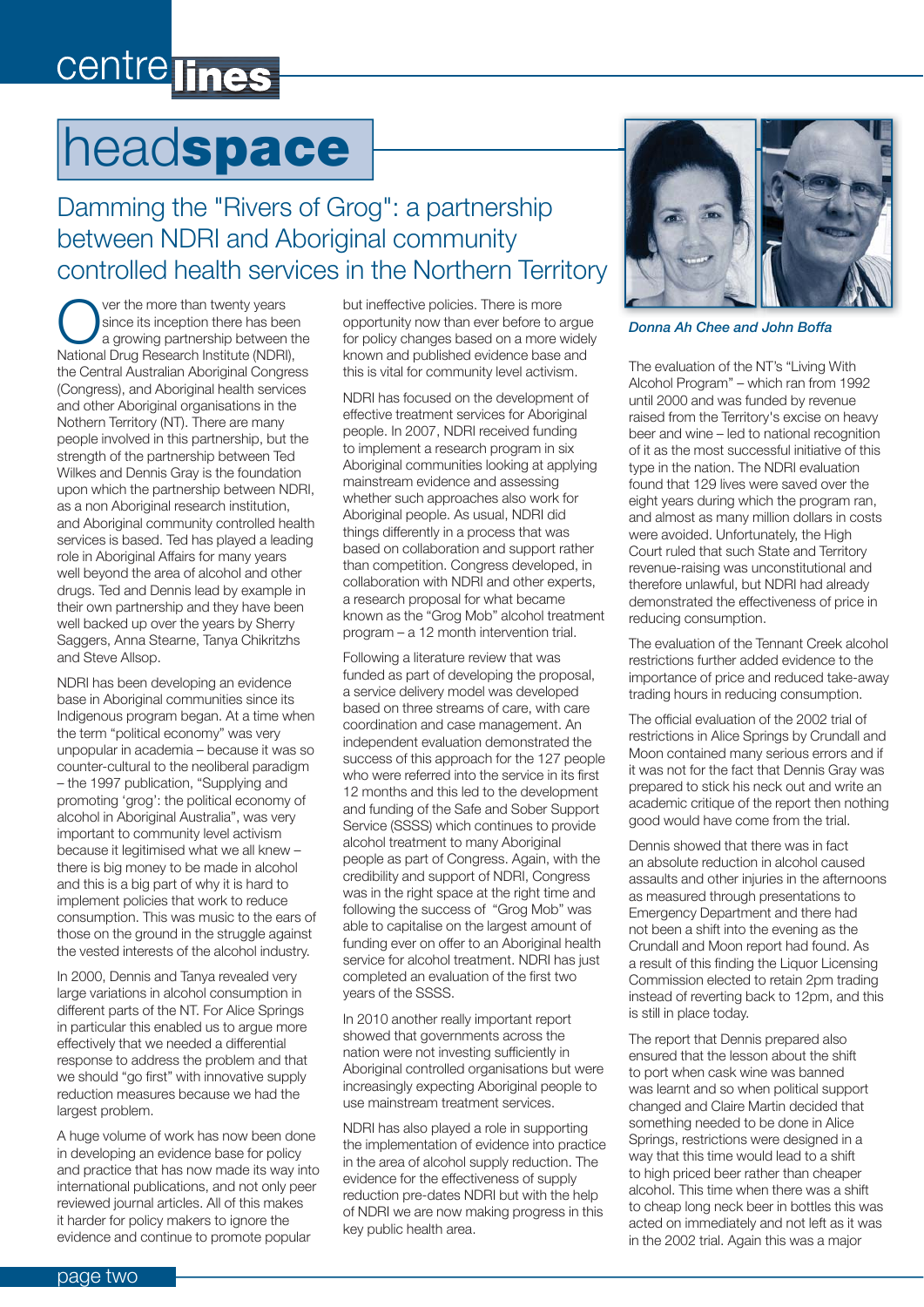recommendation of the critique done by Dennis which led to a better approach.

In spite of all of the evidence about the key role that price plays in determining the consumption of alcohol, there have been many who continue to argue that Aboriginal people are different and that they have access to unlimited money to spend on alcohol. Therefore, unlike all other human beings, their response is price inelastic which means as the price goes up their consumption does not change because they spend more money. We always knew from our own experience that this was rubbish, but the supporters of this view kept quoting a piece of work done by Martin in Cape York. Well thankfully, yet again, Dennis has taken care of that with a critique that has literally blown the conclusion of the Martin paper out of the water. In fact Dennis found, using Martin's original data, that price has a very big impact on consumption and thanks to Dennis it now seems that Aboriginal people are human beings after all!

The partnership between us and NDRI on price helped shape a landmark decision when in mid-2011 Coles led the way and agreed to implement a voluntary floor price at \$1 per standard drink in Alice Springs. This was immediately matched by Woolworths and all the other supermarket outlets leaving the two pubs as the cheapest outlets selling two litre casks at 80 cents per standard drink. However this effectively increased the floor price in

Alice Springs from 25 cents at its worst to 80 cents per standard drink and was a major breakthrough in getting evidence into practice. NDRI has been a true partner in this struggle. A major new report has just been released evaluating the impact that price has had on alcohol consumption and harms in Alice Springs from 2000 to 2010. All of this work has been vital and building an evidence base for what works in Aboriginal communities.

But NDRI has never been about just building an evidence base for the sake of it or to let others get on and implement change. From "Day One" they have engaged with Aboriginal communities and have used their expertise to advocate for change alongside the community – even when this means leaving the pure environment of universities and journals and getting involved in messy, passionate and difficult public debates.

NDRI has provided strong independent, public support for the policy directions of the Alice Springs Peoples Alcohol Action Coalition since its inception in 1995. NDRI was also a key institution in the formation of the National Alliance for Action on Alcohol again recognising the need for strong, collaborative advocacy for change.

NDRI is always in the media supporting the key messages. In 2010, Ted and Dennis, the dynamic duo, promoted the need for long term funding for Aboriginal controlled organisations on ABC Radio

National's PM program as they had done in 2009 on the same program defending the Fitzroy Crossing and Halls Creek alcohol restrictions against opposition from vested interests. In 2011 Dennis made the most of an opportunity on ABC TV's national 7.30 Report to highlight alcohol related harms in Aboriginal communities and support evidenced based policies and the need for innovation with evaluation. NDRI is full of what used to be called "public intellectuals" – they are there for the common good of society and to effect change, not just to describe the problem.

In conclusion, recent data has demonstrated what this partnership has meant for alcohol consumption in the NT. There has been a decline from 15.5 litres of pure alcohol per person to 13.5 litres per person since 2007 and this has primarily come about due to the decline in sales of cheap wine. Along with this decline in consumption there has also been a large decrease in the age standardised death rates for Aboriginal people partly due to this decline. The partnership between NDRI, Congress and other Aboriginal organisations here in the NT is helping to "Close the Gap". **cl**

#### *Donna Ah Chee, Acting CEO, Central Australian Aboriginal Congress, Alice Springs and*

*John Boffa, Public Health Medical Officer, Alice Springs*

# issuing **forth**

### Indigenous Australian Research Program: history and achievements

In 1992 – on the initiative of the then<br>Director, Professor David Hawks, an<br>in response to a recommendation of<br>the Royal Commission into Aboriginal n 1992 – on the initiative of the then Director, Professor David Hawks, and in response to a recommendation of Deaths in Custody<sup>1</sup> that the three national drug research centres undertake more research in the area – the National Centre for Research into Drug Abuse's (later to become the National Drug Research Institute) Indigenous Australian Research Program was established. Dennis Gray was appointed to lead the research program and, soon after, Mary Drandich, an Aboriginal co-worker, was employed.

This was not the first time that Indigenous research had been conducted at the Centre. Previously, Ernie Lang had conducted a review of a petrol sniffing intervention and David Moore had published a paper on the role of anthropology in research into

Aboriginal alcohol  $use<sup>2,3</sup>$  Nor, since that time, has Indigenous research been confined to the Indigenous Australian

Research team. Team members have collaborated with those working in other areas of the Institute (such as alcohol and illicit drugs),4,5 and the Social Contexts of Drug Use team has conducted Indigenous Australian research in its own right.6

#### **The program**

Soon after his appointment, Dennis Gray, who had a background in Indigenous health, undertook a series of informal consultations with Indigenous leaders including Dean Collard, then CEO of Manguri, Rob Riley, CEO of the Aboriginal Legal Service of



*Dennis Gray, Ted Wilkes and Anna Stearne*

Western Australia and 'Puggy' Hunter, Chair of the Kimberley Aboriginal Medical Services Council and the National Aboriginal Community Controlled Health Organisation. At the time there was a strong perception among Indigenous Australians that, generally, research had not delivered outcomes for many people 'on the ground', so the purpose of the consultations was to focus research on issues that Indigenous people themselves identified as a priority. On the basis of those consultations and the reports of the Royal Commission into Aboriginal Deaths in Custody and the National Aboriginal Health Strategy Working Party,<sup>1,7</sup> the aims and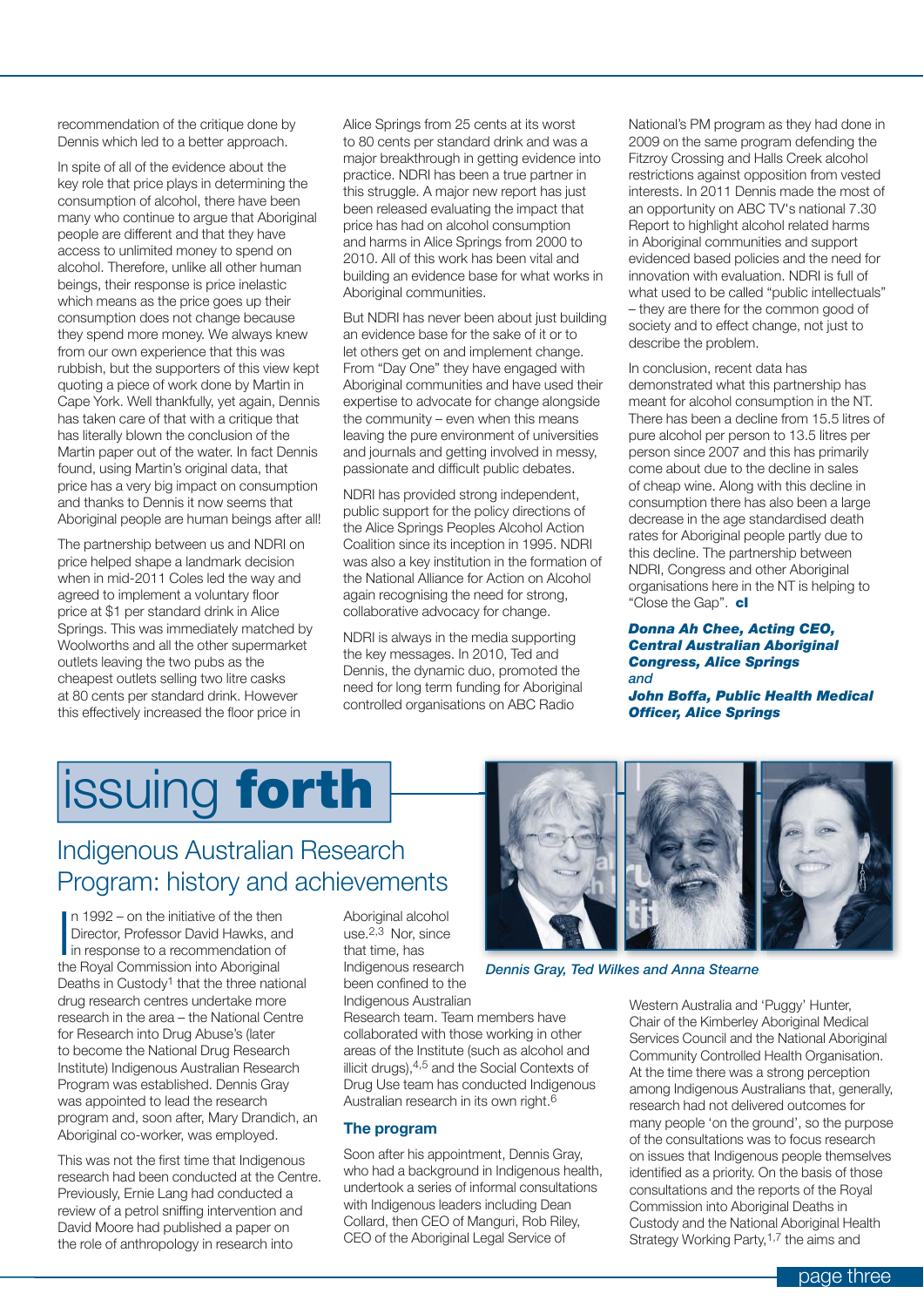# centre lines

# issuing **forth continued...**

objectives of the program were formulated. Although there has been some slight modifications over the years these have remained essentially the same.

The overall aim of the program is to conduct research that identifies strategies to reduce the harmful use of alcohol and other drugs among Indigenous Australians. Under this broad umbrella are three specific objectives which align with the role of NDRI:

- 1. Conduct research into: the changing patterns of Indigenous substance use; the context of substance use; and, the development and the efficacy of appropriate interventions.
- 2. Recognising the right of Indigenous people to own the pathways out of poverty, to: build the capacity of, and empower, Indigenous people to lead and conduct research; and, use research in constructive and sustainable partnerships with non-Indigenous peoples.
- 3. Disseminate the results of primary and secondary research into harmful substance use in response to the needs of Indigenous communities, policy makers, service providers and other key stakeholders.

These objectives were under-pinned by a number of key principles:

- Indigenous people should make the decisions about what research is to be conducted in their communities.
- Research must aim to reduce the burden of harmful substance use.
- Indigenous people should guide all stages of the research process.
- Research process should develop the capacity of Indigenous people in all facets of alcohol and other drug research.
- Research should be directed towards providing information that empowers Indigenous communities and enables them to control their own health services.

As well as these principles, research conducted by the Indigenous Australian Research Team has been informed by a social determinants of health approach which has focussed on issues of harm and supply as well as demand for alcohol and other drugs.

#### **The Indigenous Australian Research Team**

Initially the Team consisted only of Dennis Gray and Mary Drandich and, since its establishment, the team has always been small – although a number of people

have been employed at various times. These include Indigenous team members: Dawn Wallam, Kath Ryan, Lynette Coyne, Kimberley Baird, Leah Councillor, Donna Campbell and Michael Doyle. Non-Indigenous team members have included: Sherry Saggers, Deidre Bourbon, Phillipa Strempel, and Brooke Morfitt/Sputore who made a significant contribution in the early years of the program. Currently the team is the largest it has ever been and consists of seven full-time and one part-time members: three of whom are Indigenous Australians (Ted Wilkes, Annalee Stearne and Maurice Shipp) and five of whom are non-Indigenous (Dennis Gray, Julia Butt, Mandy Wilson, Ed Garrison and Jennifer Low).

At the outset, it was clear that two people alone could not undertake the volume of work that was needed and that it would be necessary to form partnerships with others. The first project we undertook was research for a submission to a review of liquor licensing in Western Australia.8 This was done in partnership with: Rob Riley, CEO of the Aboriginal Legal Service of Western Australia; Ted Wilkes, Chair of the Aboriginal Legal Service and CEO of Perth Aboriginal Medical Service (now Derbarl Yerrigan Aboriginal Health Service) and Sandy Davies of the Aboriginal Legal Service and Geraldton Region Aboriginal Medical Service. Since that time we have conducted collaborative projects with over thirty Indigenous community-controlled organisations including the Queensland Aboriginal and Islander Health Council, the Aboriginal Drug and Alcohol Council in South Australia, Tangentyere Council and Central Australian Aboriginal Congress in the Northern Territory, and the Albany Aboriginal Corporation and Kununurra-Waringarri Corporation in Western Australia.

We also made alliances with academics at other universities – particularly with Sherry Saggers who was then at Edith Cowan University and who later established the Social Contexts of Drug Use research program at NDRI. The first collaboration with Sherry was a comparative review of issues involved in the evaluation of government heath substance misuse programs for Indigenous peoples.9 Again, this set the scene for a wide range of research collaborations including those with: David Atkinson, University of Western Australia; Peter d'Abbs and Alan Clough, Menzies School of Health Research; Kate Conigrave, University of Sydney; and Phyll Dance at the Australian National University. It has been these partnerships that has enabled the team to be so prolific in its output.

#### **Program activities**

In line with NDRI's strategic plans, Indigenous Team members have undertaken three broad sets of activities: research, capacity building and dissemination of research findings. The team has undertaken over 80 research projects and published over 120 reports, book chapters and journal articles on them. This research has focussed on six main areas: patterns of alcohol and other drug use and their consequences; the social determinants of health and harmful alcohol and other drug (AOD) use; supply and control; service provision; evaluation of particular interventions; and secondary research and reviews. A full-list is available on the NDRI website (http://db.ndri.curtin. edu.au/research/publications.asp) but among key publications are: a comparative study of AOD use among Indigenous peoples in Australia, New Zealand and Canada; a report on the provision of Indigenous-specific AOD interventions, funding for them and gaps in service provision; reports dealing with the supply of alcohol; and the effectiveness of AOD interventions and various evaluations of particular community programs.10–14

A key focus of team activities has been building Indigenous research capacity. Within NDRI, this has included higher degree training, on-the-job mentoring and training, and staff support including employment of a qualified teacher with experience in working with Indigenous people to provide writing support. These activities have extended to building the capacity of Indigenous community-controlled organisations and have included: helping Tangentyere Council in Alice Springs to establish its own research unit; establishing a research internship with Aboriginal Alcohol and Drug Services in Perth; and providing TAFE accredited courses in 'Drug Use and Addictive Behaviour' and 'Welfare Research' for staff members of a collaborating organisation (two of whom went on to complete degrees). We have also collaborated in broad-based NHMRC-funded Indigenous capacity building grants focusing on broad-based health issues and justice and prison health.

As well as wide circulation of papers and reports, team members have been involved in a wide range of activities aimed at dissemination of the results of both NDRI's Indigenous research and that of others. These activities have included the development of a bibliographic database on Indigenous AOD use (which has since been taken over by the Indigenous Australian HealthInfoNet (http://www.healthinfonet.

#### page four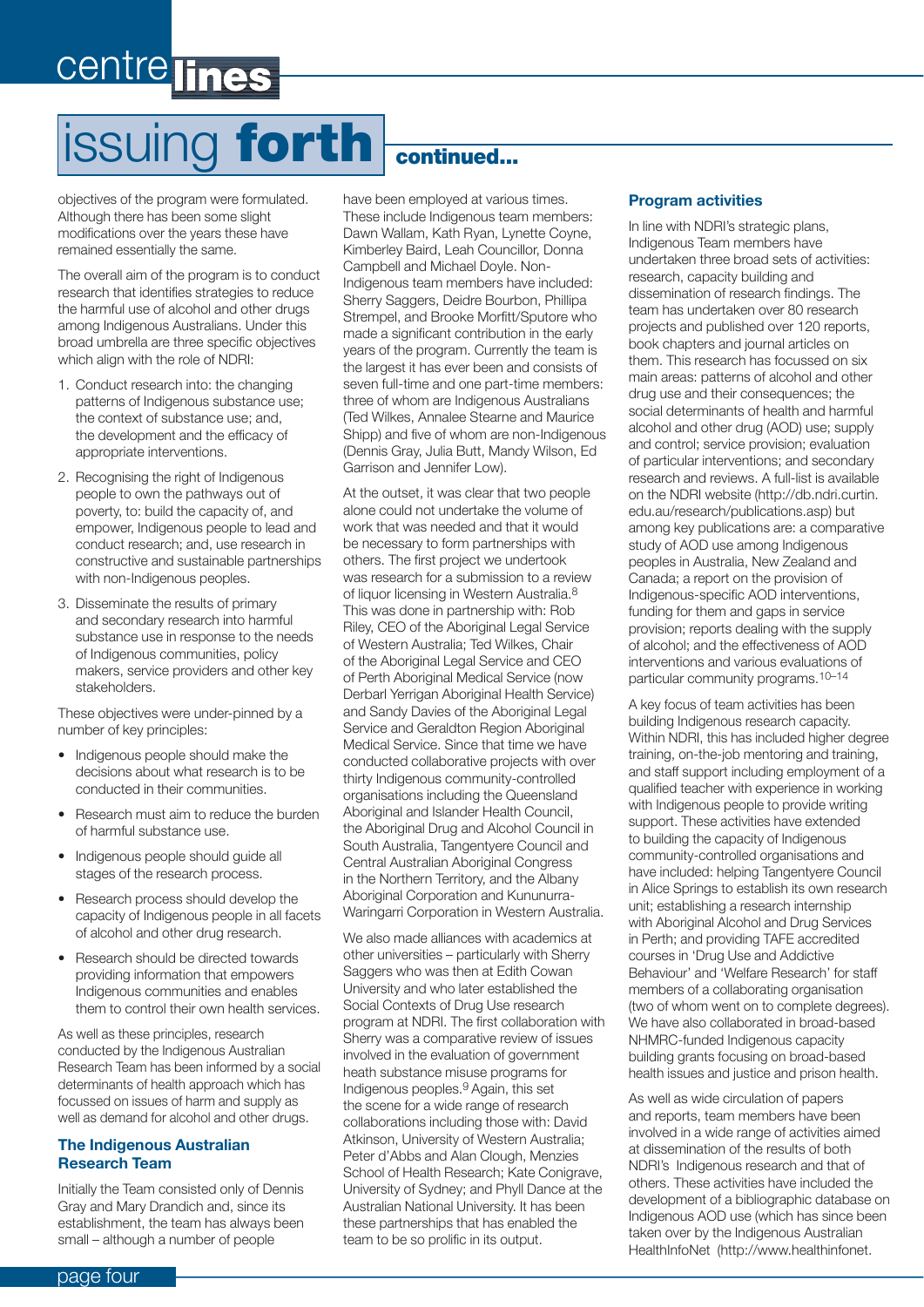ecu.edu.au/); approximately 200 keynote addresses, invited presentations and other conference presentations including invitations to speak in New Zealand, Canada, the United States and Brazil; and submissions and reports to various national and state/territory committees and expert working groups.

Importantly, these activities have had significant impacts at the local/regional, state/territory and national levels. These impacts have included contributions to policy and practice, improvements in service provision, and development of both the Indigenous and non-Indigenous workforce that is striving to make change.

#### **The future**

Clearly the level of harm caused by alcohol and other drugs remains significantly higher in the Indigenous than in the non-Indigenous population. Much remains to be done to reduce this and research has an important role to play. The National Drug Research Institute's Indigenous Australian Research Team aims to continue making a significant contribution to this effort. In particular we look to developing Indigenous research capacity to identify strategies that will enable

the broader Indigenous community to take the lead in reducing alcohol and other drug related harm and improving Indigenous health. **cl**

#### *Dennis Gray, Professor, Deputy Director and Project Leader; Ted Wilkes, Associate Professor and Project Leader; and Anna Stearne, Research Associate*

#### **References**

- 1. Royal Commission into Aboriginal Deaths in Custody (Johnson E, Commissioner). Royal Commission into Aboriginal Deaths in Custody: National Report, 4 Vols. Canberra: Australian Government Publishing Service, 1991.
- 2. Lang E. Evaluation Report on a Programme to Combat Petrol Sniffing in Aboriginal Communities in Western Australia. Perth: National Centre for Research into the Prevention of Drug Abuse, Curtin University of Technology, 1989.
- 3. Moore D. Beyond the bottle: introducing anthropological debate to research into Aboriginal alcohol use. Australian Journal of Social Issues 1992; 27:173–193.
- 4. National Drug Research Institute (Contributors: Chikritzhs TN, Gray D, Lyons Z, Saggers S.) Restrictions on the Sale and Supply of Alcohol: Evidence and Outcomes. Perth: National Drug Research Institute. Curtin University of Technology, 2007.
- 5. Gray D, Saggers S, Atkinson D, Carter M, Loxley W, Hayward D. The Harm Reduction Needs of Aboriginal People Who Inject Drugs. Perth: National Drug Research Institute, Curtin University of Technology, 2001.
- 6. Hutchins T, Saggers S, Frances K. Australian Indigenous perspectives on quality assurance in children's services. Australian Journal of Early Childhood 2009; 34: 10–19.
- 7. National Aboriginal Health Strategy Working Party. A National Aboriginal Health Strategy. Canberra: Australian Government Publishing Service, 1989.
- 8. Gray D, Drandich M, Moore L, Wilkes T, Riley R, Davies S. Aboriginal well-being and liquor licensing legislation in Western Australia. Australian Journal of Public Health 1995; 19(2): 177–185.
- 9. Gray D, Saggers S, Drandich M, Wallam D, Plowright P. Evaluating government health and substance abuse programs for indigenous peoples: a comparative review. Australian Journal of Public Health 1995; 19(6): 567–572.
- 10. Saggers S, Gray D. Dealing with Alcohol: Indigenous Usage in Australia, New Zealand and Canada. Melbourne: Cambridge University Press, 1998.
- 11. Gray D, Stearne A, Wilson M, Doyle MF. Indigenousspecific Alcohol and Other Drug Interventions: Continuities, Changes and Areas of Greatest Need. ANCD Research Paper 20. Canberra: Australian National Council on Drugs, 2010.
- 12. Gray D, Saggers S, Atkinson D, Sputore B, Bourbon D. Beating the grog: an evaluation of the Tennant Creek liquor licensing restrictions. Australian and New Zealand Journal of Public Health 2000; 24(1): 39–44.
- 13. Gray D, Wilkes E. Addressing and preventing harmful alcohol and other drug use. Closing the Gap Clearinghouse, Australian Institute of Health and Welfare and Australian Institute of Family Studies, 2010.
- 14. Stearne A. Drug and Alcohol Services Association of Alice Springs Community-based Outreach Program: Final Evaluation Report. Perth: National Drug Research Institute, Curtin University of Technology, 2007

### project **notes**

#### Client pathways through treatment

#### *Lynda Berends1, Robin Room1, Dan Lubman1, Steve Allsop2, David Best1, Penny Buykx3, Janette Mugavin1, Tina Lam2, Susan Carruthers2, Andrew Larner1, Dina Eleftheriadis1 ( 1Turning Point, 2National Drug Research Institute, 3Monash University)*

The 'Pathways' project is about the current provision of specialist alcohol and other drug (AOD) services across Australia and aims to inform future policy and planning.

There are several components to the project including: a review of public documents, data linkage, consultations with key informants, and interviews with clients.

In Western Australia (n=400) and Victoria (n=400), clients who have just commenced AOD treatment are being interviewed, with follow-up interviews 12 months afterward. In Western Australia, the initial interviews commenced in April and will continue until December 2012.

The interviews focus on clients' personal and social circumstances, as well as their history of AOD use and treatment seeking and engagement. The interviews will include measures of substance use and physical and mental health, as well as instruments about barriers to treatment and stigmatisation.

WA clients are being recruited through AOD agencies across the metropolitan area, with the initial interviews conducted face-to-face at the agency site. Follow-up interviews will be conducted by telephone and, similar to initial interviews, may include an element of computer administration.

Analysis will focus on mapping people's use of AOD, health, and other systems (e.g. housing, criminal justice), their views on treatment, and whether the most recent treatment experience has been successful. The sample size will allow the identification of variations in people's experiences according to variables such as the extent of their treatment history, the nature of their AOD use, and their geographic location.

The project is scheduled to finish late in 2013 and is funded by the Commonwealth Department of Health and Ageing. The research team is a consortium led by Turning Point Alcohol and Drug Centre, with the National Drug Research Institute at Curtin University, the School of Rural Health, at Monash University (Bendigo), and the Alcohol and other Drug Council of Australia.

#### Consumer evaluation of syringe vending machines in rural Western Australia

#### *Susan Carruthers and Clare Stevens*

Needle Syringe Vending Machines (NSVMs) are a key part of the public health response to reducing blood borne virus transmission associated with injecting drug use and have been used in Australia and internationally for a number of years. In 2007 there were an estimated 673 NSVMs operating around the world, with 118 located in Australia with the large majority on the east coast (Islam and Conigrave 2007). An international review of the effectiveness and safety of NSVMs found that they:

- increased access to injecting equipment by providing a service during hours in which other supply sources were unavailable;
- reduced exposure to stigma that some drug users report experiencing when they purchase injecting equipment from pharmacies and;
- engaged hard to reach populations of IDU known to be at higher risk of exposure to blood-borne viruses (BBVs). (Islam, Wodak et al. 2008).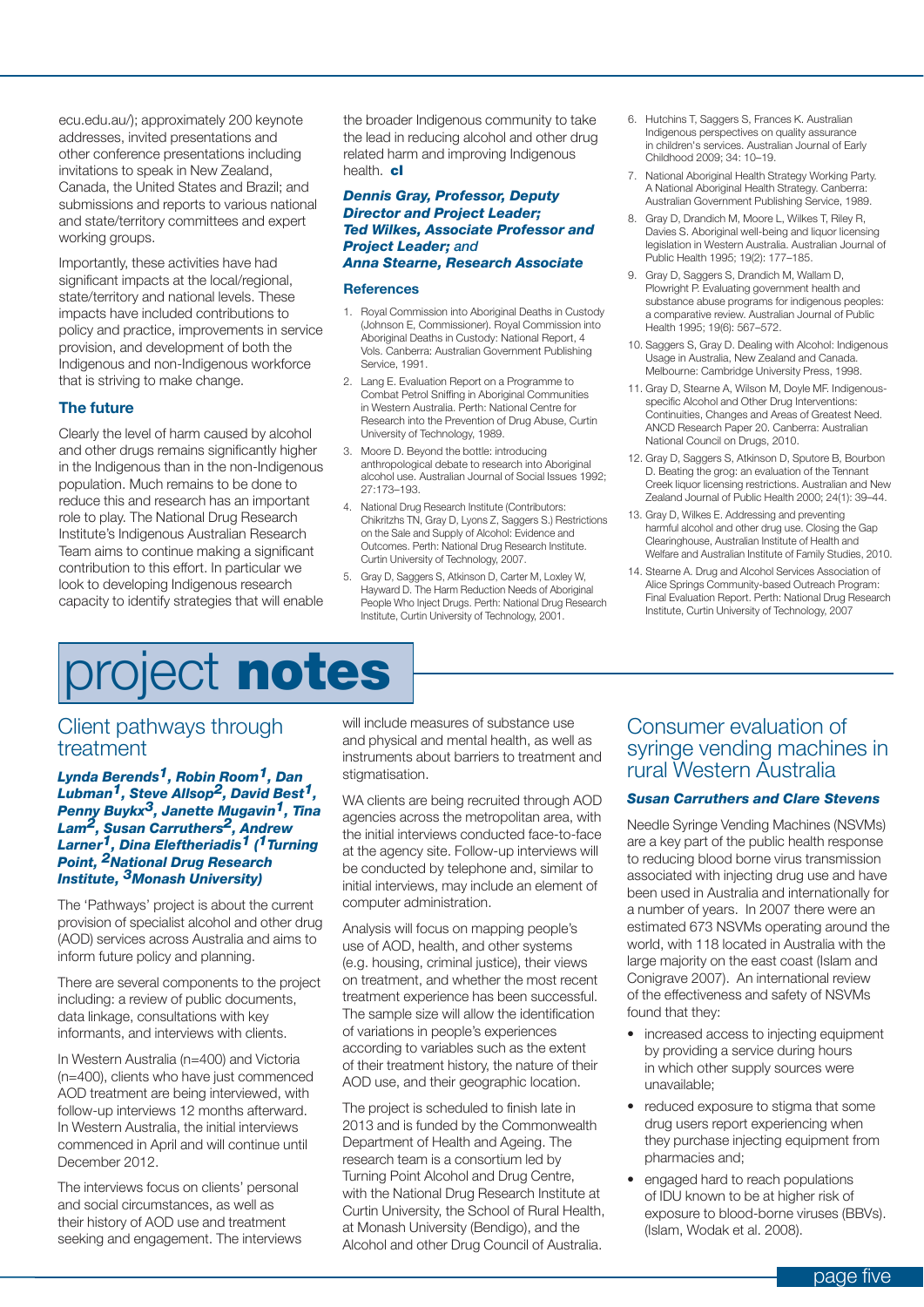## centre lines

# project **notes**

In an effort to increase access to sterile injecting equipment in rural Western Australia (WA), the Health Department of WA installed NSVMs in six locations; Esperance, Busselton, Nickol Bay, Carnarvon, Geraldton and Kalgoorlie. These areas (other than Busselton) do not have staffed needle and syringe program (NSP) outlets available specifically catering for injecting drug users (IDUs), which means without the machines IDUs would be limited to accessing clean sterile equipment via pharmacies or hospital emergency departments. The introduction of the NSVM has translated into less hospital staff involvement and time spent on NSP, which has been well received by staff, and has provided clients with an anonymous

#### **continued...**

and non-judgemental method of accessing injecting equipment outside business hours.

Although feedback has been received from hospital staff, very little is known about the IDUs who reside in rural Western Australia and whether the service meets their needs. The National Drug Research Institute has recently received funding from the WA Department of Health to address this lack of data by evaluating the NSVMs from the perspective of the drug users who use them in each area.

The research project is designed to evaluate the NSVM from the perspective of those people who utilise them to access clean injecting equipment. The project will recruit

and interview 120-150 clients (20-25 in each region) to ask their opinions and document their experiences in using the NSVM. The aim of the project is to evaluate the current service and to suggest ways in which the service might need to be improved.

One expressed concern with the machines is that they provide equipment to IDUs without offering health information which would otherwise be provided at many NSP fixed sites. The study will ask users where else they access their equipment as well as about health related status and knowledge in order to determine whether this is an issue we need to address. **cl**



#### Reducing alcohol use during pregnancy: listening to women who drink as a prevention starting point

#### *Nyanda McBride, Susan Carruthers, Delyse Hutchinson*

#### Global Health Promotion, 2012, 19, (2), pp 102-114

Objectives: This formative intervention research study assesses factors that contribute to alcohol consumption during pregnancy, and identifies potential intervention strategies to reduce consumption.

Methods: The study sample includes 142 pregnant women who attended a public hospital for prenatal health care in Perth, Western Australia. All participants returned a self-completion survey.

Results: Women who discontinued drinking during pregnancy were significantly more likely to be engaged in full time home duties and had completed less formal education. Women who continued to drink were more likely to have drunk in previous pregnancies, and during the preconception period. Nearly 40% of high risk women reported a negative comment in response to their drinking. One third of women in the risky group were advised by a health professional not to drink alcohol. Women were most likely to drink in their own home or at the home of a friend.

Conclusions: Australia is at a grassroots level in dealing with the effects of alcohol on fetal development. Participatory research with women who drink while pregnant can assist in identifying potential intervention strategies that have resonance with this group and therefore more potential for creating behaviour change.

Implications: The World Health Organisation recognises, and has done for over 10 years, that alcohol use during pregnancy which results in FASD, is the leading cause of environmental-related birth defects and mental retardation in the Western World.

#### Is the demand for alcohol in Indigenous Australian communities price inelastic?

#### *Dennis Gray*

#### Drug and Alcohol Review, 2012, DOI: 10.1111/j.1465-3362.2012.00425.x

Objective: To review the findings of a paper that have often been cited as evidence – with potentially adverse public health consequences – that the demand for alcohol in Indigenous Australian communities is price inelastic and that in the face of increasing prices expenditure is diverted from basic sustenance to alcohol.

Methods: The raw data on income and various items of expenditure from the original study were entered in a database, a trend variable was created, and trends in measures of interest were tested using appropriate cross-correlations.

Results: Re-analysis of the data did not support the findings of the original study. Conclusions and implications: The original study does not contradict the general findings of the national and international literature that the demand for alcohol is price elastic and does not provide evidence for the assertion that, other factors being equal, price controls on the availability of alcohol in Indigenous communities are likely to be ineffective.

#### The efficacy of interviewing young drug users through online chat

#### *Monica Barratt*

#### Drug and Alcohol Review, 2012, 31, pp 566–572

Introduction and aims: Despite the fact that most young people who use 'party drugs' also use the internet, accounts of drugs research involving qualitative interviewing using real-time instant messaging or online chat are yet to be published. This paper assesses the efficacy of conducting qualitative research interviews with young party drug users through instant messaging or online chat.

Design and methods: In 2007–08, 837 Australian residents who reported recent use of psychostimulants and/or hallucinogens and participated in online drug discussion completed a web survey and a subsample of 27 completed online interviews (median age 21, range 17–37, 59% male). Quantitative and qualitative analyses are reported.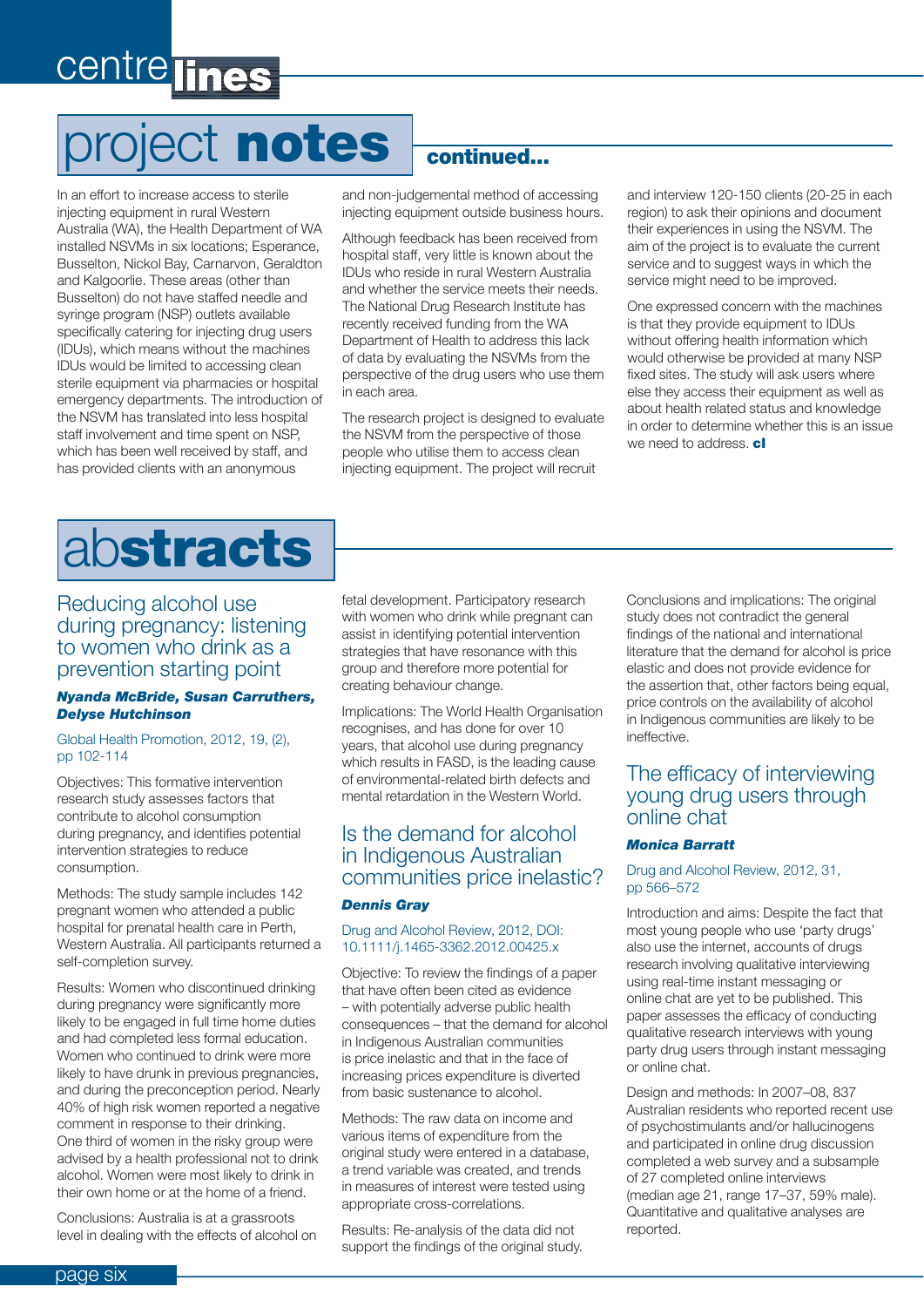Results: Experienced drug users were more likely to volunteer to be interviewed than novices. The time and space flexibility provided by the online interviews was convenient; however, interviews were more prone to interruption. Establishing legitimacy, personal disclosure, appropriate linguistic style and humour facilitated the development of rapport and enabled the

production of more detailed and in-depth data. These strategies were not successful in all cases and when unsuccessful, interviewees were more easily able to exit the interview by choosing not to respond.

Discussion and conclusions: Young drug users already using the internet to chat about drugs find online interviewing

an acceptable and convenient way to contribute to research. With adequate preparation to develop technical and cultural competencies, online interviewing offers an effective way of engaging with young people that is worthy of consideration by researchers in the alcohol and other drug field. **cl**

# recent **publications**

### Monographs and Technical Reports

**Rainsford, C.A. and Lenton, S.** (2012) Findings from the Illicit Drug Reporting System (IDRS). NDARC Technical Report No. 79. National Drug and Alcohol Research Centre, UNSW, Sydney.

**Miller, J., Fetherston, J., Rainsford, C.A. and Lenton, S.** (2012) WA trends in ecstasy and related drug markets 2011: Findings from the Ecstasy and Related Drugs Reporting System (EDRS). NDARC Technical Report No. 88. National Drug and Alcohol Research Centre, UNSW, Sydney.

**Stevens, C.F., McBride, N., Farringdon, F. and McKay, M.** (2012) SHAHRP Refresh: Updating the School Health and Alcohol Harm Reduction Project. Year One Report. National Drug Research Institute, Curtin University, Perth, Western Australia.

### Published Articles, Chapters and Books

**Allsop, S.** (2012) Fanning the flame of prevention effort. Drug and Alcohol Review, 31, (6), pp 729-730.

**Allsop, S. and Lee, N.** (eds) (2012) Perspectives on amphetamine-type stimulants. IP Communications, Melbourne.

**Barratt, M.J.** (2012) The efficacy of interviewing young drug users through online chat. Drug and Alcohol Review, 31, pp 566–572.

**Barratt, M.J.** (2012) Markets, methods and messages. Dynamics in European drug research [book review]. Drug and Alcohol Review, 31, pp 826-827.

#### **Barratt, M.J., Bouchard, M., Decorte, T., Frank, V.A., Hakkarainen, P., Lenton, S., Malm, A., Nguyen, H. and Potter, G.**

(2012) Understanding global patterns of domestic cannabis cultivation. Drugs and Alcohol Today, 12, (4), pp 213-221.

**Barratt, M.J., Cakic, V. and Lenton, S.**  (2012) Patterns of synthetic cannabinoid use in Australia. Drug and Alcohol Review, Early View.

**Bright, S.J. and Barratt, M.J.** (2012) Kronic Hysteria: Emerging drugs and the consequences of prohibition. Victorian Alcohol & Drug Association News, Apr, pp 5.

**Browne, A., Newton, M., Gope, M., Schug, S.A., Wood, F. and Allsop, S.** (2012) Screening for harmful alcohol use in Australian trauma settings. Injury, 2012 Feb 8. [Epub].

Gray, D. (2012) Is the demand for alcohol in Indigenous Australian communities price inelastic? Drug and Alcohol Review, 31, (6), pp 818-822.

Gray, D. (2012) What communities can do to prevent or limit drinking problems. In Lee, K., Freeburn, B., Ella, S., Miller, W., Perry, J. and Conigrave, K. (eds.) Handbook for Aboriginal Alcohol and Drug Work. University of Sydney, Sydney, pp 337-342.

**Hallett, J., Howat, P.A., Maycock, B., McManus, A., Kypri, K. and Dhaliwal, S.** (2012) Undergraduate student drinking and related harms at an Australian university: web-based survey of a large random sample. BMC Public Health, 12, 37 doi:10.1186/1471-2458-12-37.

**Hornosty, J., Gray, D. and Saggers, S.** (2012) Canada's Aboriginal Peoples and Health: The perpetuation of inequality. Second Opinion: An introduction to health sociology. Canadian Edition. Oxford University Press, Ontario, Canada. pp 119-141.

Lenton, S. (2012) Drug law reform: Moving beyond strict criminal penalties for drugs. ADF Policy Talk, September. Available at www.adf.org.au/policy-advocacy-2.

**Liang, W. and Chikritzhs, T.N.** (2012) Asthma and injury risk: a large scale population-based study. International Journal of Clinical Medicine, 3, pp 394-399.

**Liang, W. and Chikritzhs, T.N.** (2012) Childhood hospitalisations for physical disease and risk of mental disorders

during adolescence and early adulthood. Adolescent Psychiatry, 2, (3), pp 263-270.

**Liang, W. and Chikritzhs, T.N.** (2012) Early childhood infections and risk of schizophrenia. Psychiatry Research. DOI: 10.1016/j.psychres.202.06.007.

**Liang, W., Chikritzhs, T.N. and Lee, A.H.** (2012) Modest time dependent misclassification in recalling age at first use of alcohol and tobacco. Contemporary Drug Problems, 39, (1), pp 147-154.

**Marley, J.V., Atkinson, D., Nelson, C.L., Kitaura, T., Gray, D., Metcalf, S., Murray, R. and Maguire, G.** (2012) The protocol for the Be Our Ally Against Smoking (BOABS) study, a randomised controlled trial of an intensive smoking cessation intervention in a remote Aboriginal Australian health care setting. BMC Public Health, 12, pp 232.

**McBride, N., Carruthers, S.J. and Hutchinson, D.** (2012) Reducing alcohol use during pregnancy: Listening to women who drink as a prevention starting point. A formative intervention research study. Global Health Promotion, 19, (2), pp 102-114.

**Moore, D.** (ed) (2012) Problematizing "Drugs" (Conference Special Issue). Contemporary Drug Problems, 39, (3), pp 345-590.

**Moore, D.** (2012) Editor's introduction: Problematizing "drugs". Contemporary Drug Problems, 39, (3), pp 349-352.

**Small, W., Moore, D., Shoveller, J.,**  Wood, E. and Kerr, T. (2012) Risk and safety within injection settings: Injection drug users' reasons for attending a supervised injecting facility. Health, Risk and Society, 14, (4), pp 307-324.

Wodak, A., Ryan, J., Griffiths, P., van **Beek, I., Barratt, M.J., Lenton, S., Dolan, K., Rodas, A., Noller, G. and Farrell,** 

**M.** (2012) Policy and practice in harm reduction in Australasia. In Pates, R. and Riley, D. (eds.) Harm reduction in substance use and high-risk behaviour: International policy and practice (1st ed). Wiley-Blackwell, Chichester, UK. pp 405-423. **cl**